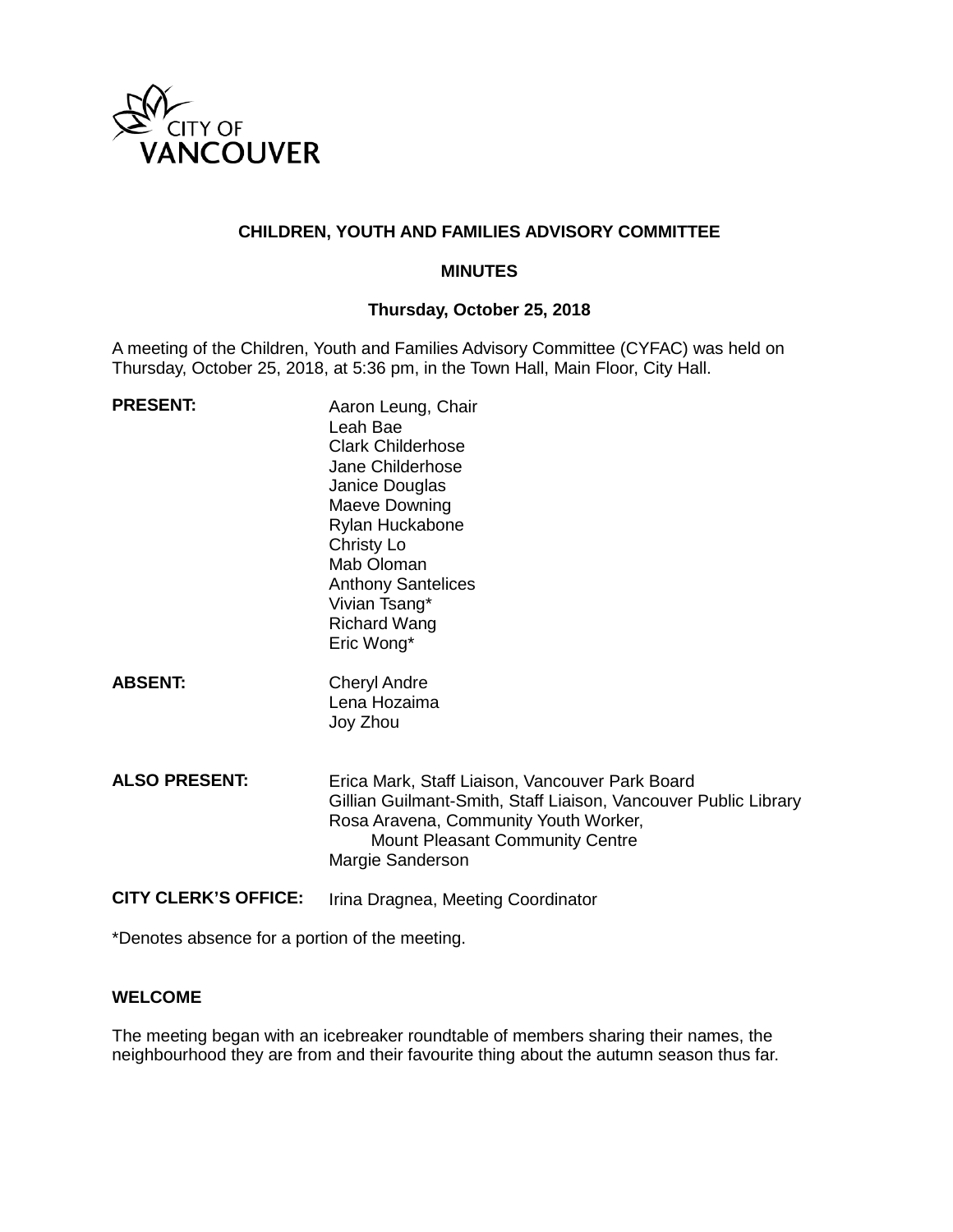#### **1. Approval of Minutes**

MOVED by Leah Bae SECONDED by Vivian Tsang

> THAT the minutes of the Children, Youth and Families Advisory Committee meeting held on July 26, 2018, be approved.

CARRIED UNANIMOUSLY (Eric Wong absent for the vote)

### **2. Recommendation on the Continuation of the Children, Youth and Families Advisory Committee**

The Chair opened up the roundtable discussion with the committee members on the continuation of the Children, Youth and Families Advisory Committee, and any feedback they may have on the current structure of the Committee.

The following comments were made informally in the workshop format:

- Meeting once a month and the current time allotment works well;
- The relationship between elected officials and staff is very important to Committee members and should be encouraged;
- More direction and initiative from staff should be given during the advertisement and recruitment process for the Committee;
- Recruitment online application forms might be a barrier for children and youth;
- Minorities should be better represented in the Committee;
- At the beginning of the term, the Committee should create a goal-focused agenda;
- The presentations coming to the Committee should be better structured to interact with children and youth and make their views more easily heard;
- The structure of meetings should include small group discussions, especially after a presentation;
- The creation of a Suggestion Box for feedback and opinions to be more easily heard;
- The older Committee members should act as mentors for the younger Committee members; and
- There would be great value in having a youth-only committee, in addition to CYFAC, in order to advocate for youth funds, spaces and rights.

# MOVED by Christy Lo SECONDED by Richard Wang

THAT the Children, Youth and Families Advisory Committee (the "Committee") recommends that the Committee be reinstated with a similar structure and terms of reference; and

FURTHER THAT the Committee recommends an option of right of first refusal for current under 14 years old members to be reappointed to the Committee, if it gets reinstated.

CARRIED UNANIMOUSLY (Vivian Tsang absent for the vote)